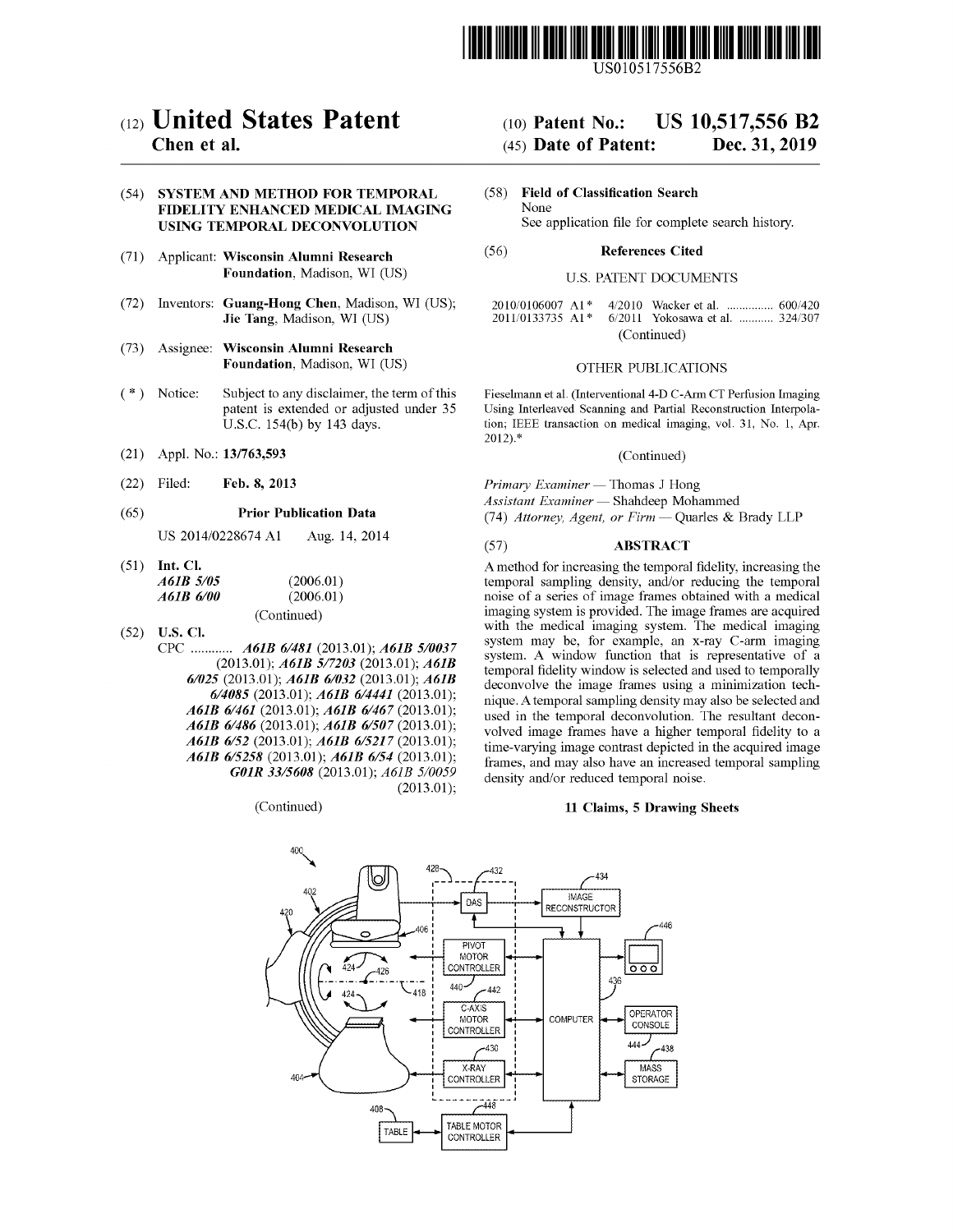(51) **Int. Cl.** 

| A61B 5/00   | (2006.01) |
|-------------|-----------|
| A61B 6/02   | (2006.01) |
| A61B 6/03   | (2006.01) |
| G01R 33/56  | (2006.01) |
| A61B 5/055  | (2006.01) |
| G01R 33/563 | (2006.01) |

(52) **U.S. Cl.**  CPC ............. *A61B 5/055* (2013.01); *A61B 5/7292*  (2013.01); *G0JR 33/5601* (2013.01); *G0JR 33/5602* (2013.01); *G0JR 33/56325* (2013.01); *G0JR 33/56366* (2013.01)

#### (56) **References Cited**

#### U.S. PATENT DOCUMENTS

|  | 324/309                                        |
|--|------------------------------------------------|
|  |                                                |
|  | 382/131                                        |
|  | $2013/0211245$ A1* $8/2013$ Vembar  A61B 6/032 |
|  | 600/428                                        |

## OTHER PUBLICATIONS

Montes et al. ("Low-Noise Dynamic Reconstruction for X-Ray Tomographic Perfusion Studies Using Low Sampling Rates"; International Journal of Biomedical Imaging, vol. 2009). \*

Hom et al. ("an adaptive image deconvolution algorithm with application of multi-frame and three dimensional data"; J OPT Soc Am A Opt Image Sci Vis, Jun. 2007). \*

Eastwood et al. ("CT perfusion scanning with deconvolution analysis: pilot study in patients with acute middle cerebral artery stroke"; Radiology, vol. 222; Jan. 2002). \*

Adams, et al., Guidelines for the Early Management of Patients with Ischemic Stroke, 2005 Guidelines Update, A Scientific Statement from the Stroke Council of the American Heart Association/ American Stroke Association, Stroke, 2005, 36:916-923.

Adams, et al., Guidelines for the Early Management of Adults with Ischemic Stroke, A Guideline from the American Heart Association/ American Stroke Association Stroke Council, Stroke, 2007, 38: 1655- 1711.

Adams, et al., Guidelines for the Early Management of Adults with Ischemic Stroke, A Guideline from the American Heart Association/ American Stroke Association Stroke Council, Circulation, 2007, 115 :e478-e534.

Adams, et al., Guidelines for the Early Management of Patients with Ischemic Stroke, A Scientific Statement from the Stroke Council of the American Stroke Association, Stroke, 2003, 34:1056-1083.

Fieselmann, et al., Interventional 4-D C-Arm CT Perfusion Imaging Using Interleaved Scanning and Partial Reconstruction Interpolation, IEEE Transactions on Medical Imaging, 2012, 31(4):892-906. Ganguly, et al., Evaluating the Feasibility of C-Arm CT for Brain Perfusion Imaging: An In Vitro Study, Proc. of SPIE, 2010, 7625:76250K-l-76250K-8.

Ganguly, et al., Cerebral CT Perfusion Using an Interventional C-Arm Imaging System: Cerebral Blood Flow Measurements, AJNRAm. J. Neuroradiol., 2011, 32:1525-1531.

Konstas, et al., Theoretic Basis and Technical Implementations of CT Perfusion in Acute Ischemic Stroke, Part 1: Theoretic Basis, AJNR Am. J. Neuroradiol., 2009, 30:662-668.

Konstas, et al., Theoretic Basis and Technical Implementations of CT Perfusion in Acute Ischemic Stroke, Part 2: Technical Implementations, AJNR Am. J. Neuroradiol., 2009, 30:885-892.

Weimar, et al., Age and National Institutes of Health Stroke Scale Score Within 6 Hours After Onset Are Accurate Predictors of Outcome After Cerebral Ischemia, Stroke, 2004, 35:158-162.

Yin, et al., Bregman Iterative Algorithms for Il-Minimization with Applications to Compressed Sensing, SIAM Journal on Imaging Sciences, 2008, 1(1):143-168.

\* cited by examiner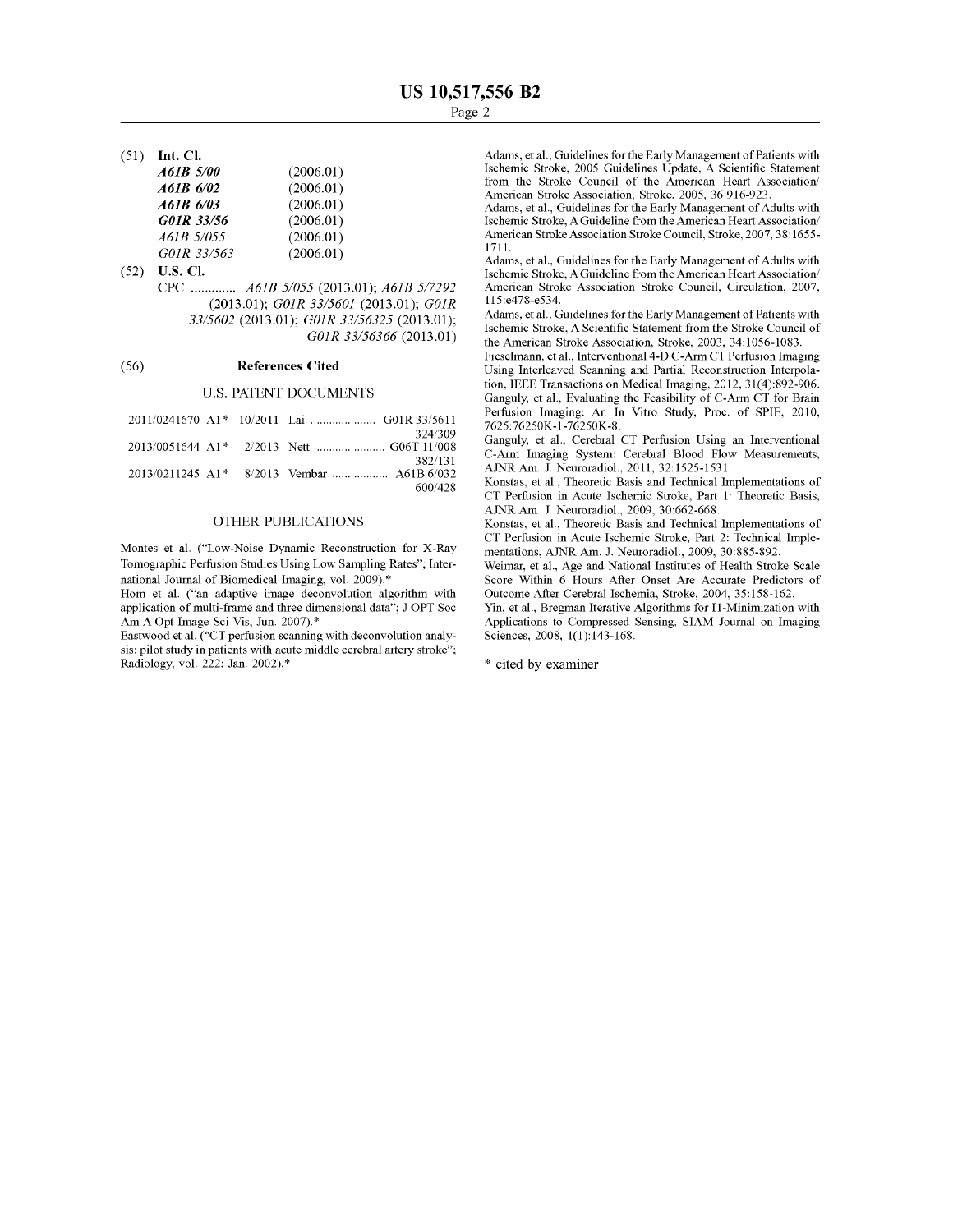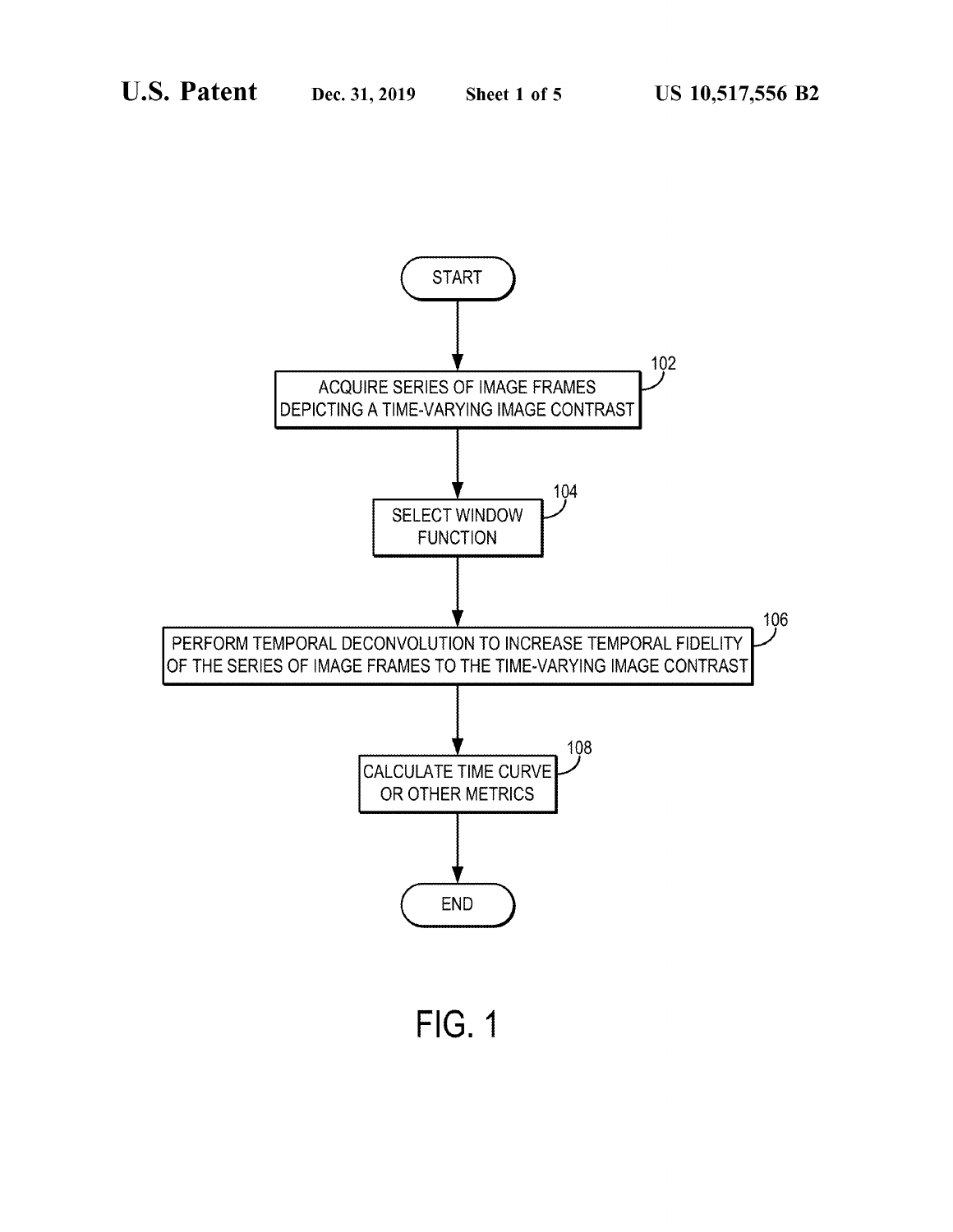

**FIG. 2**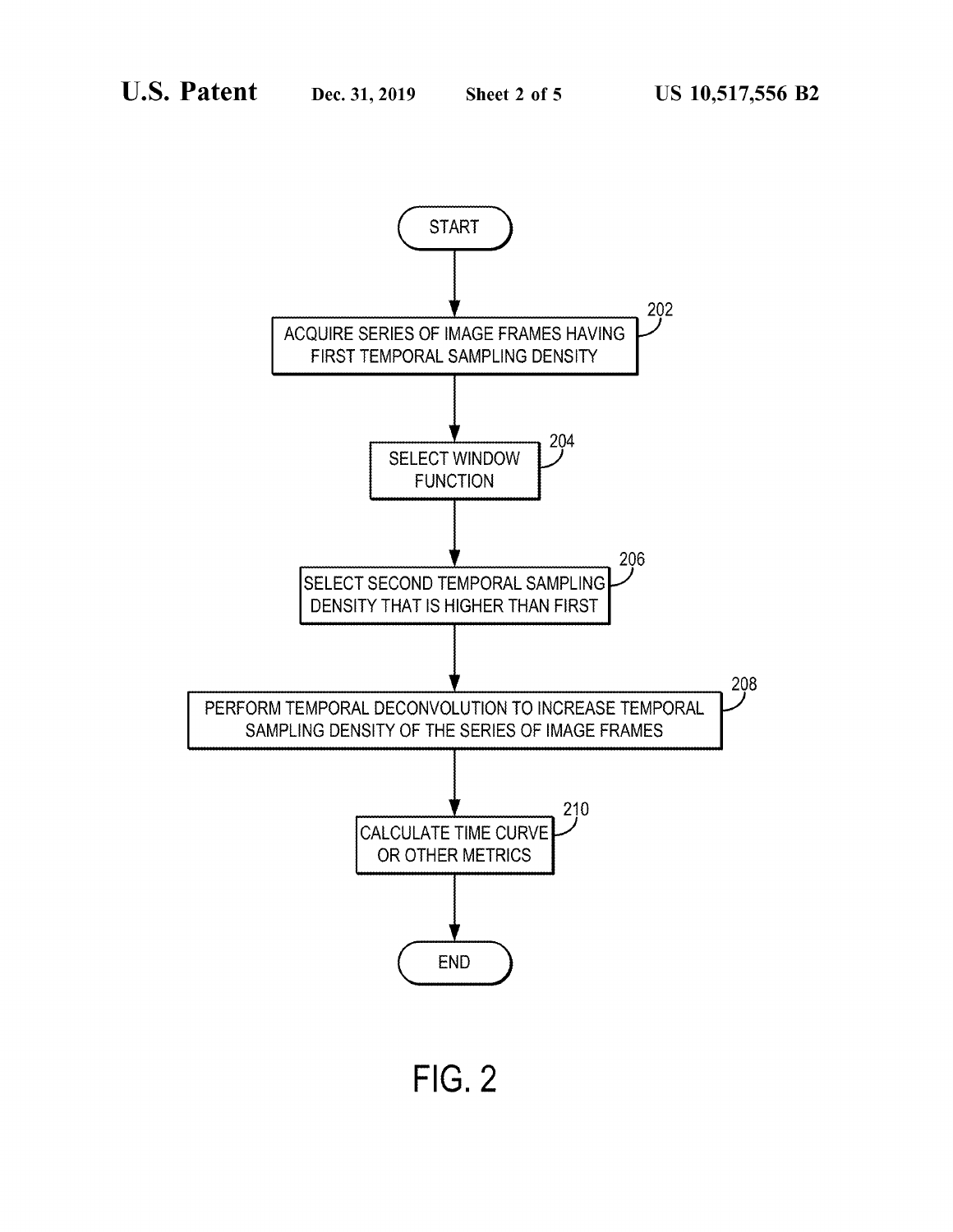

**FIG. 3**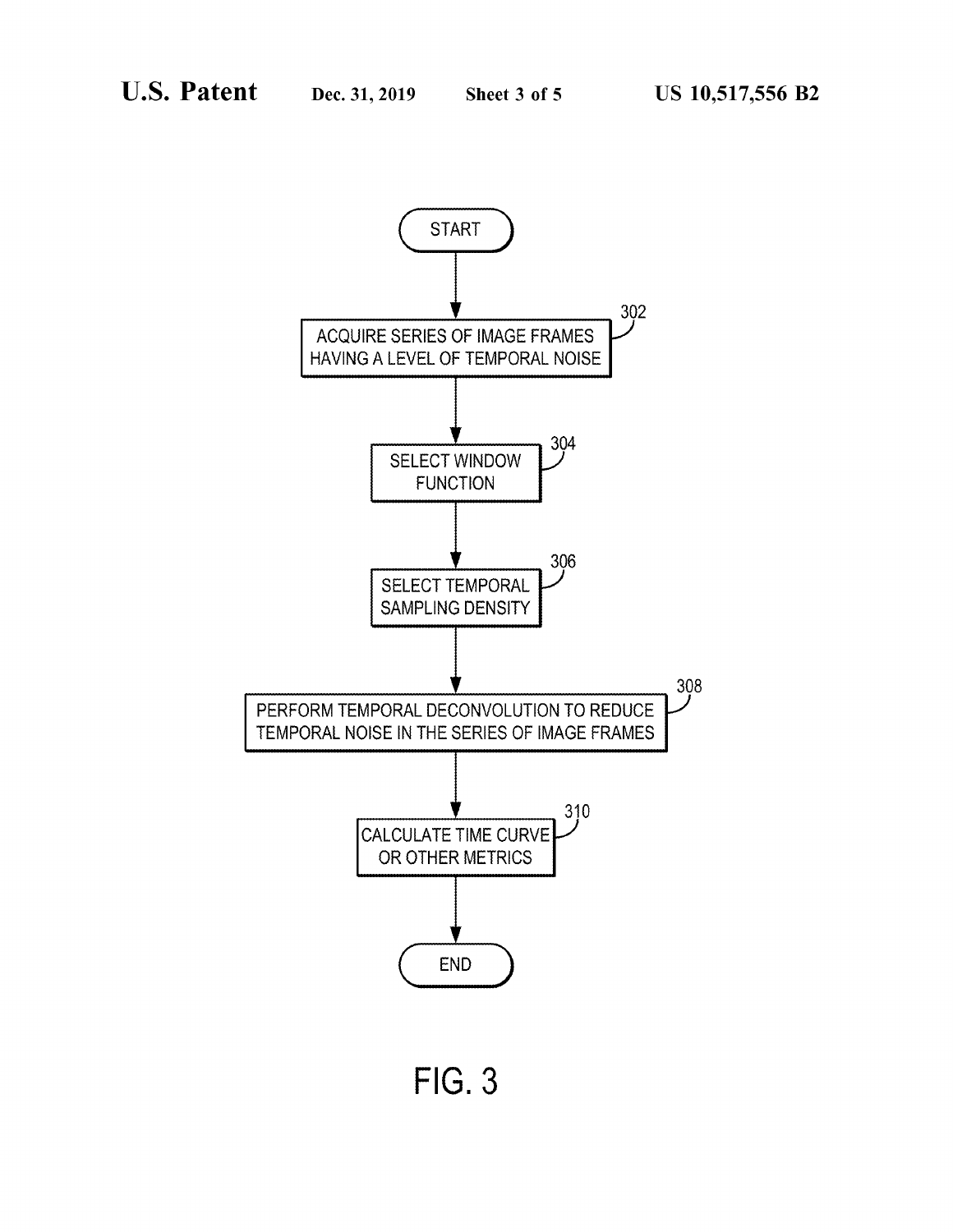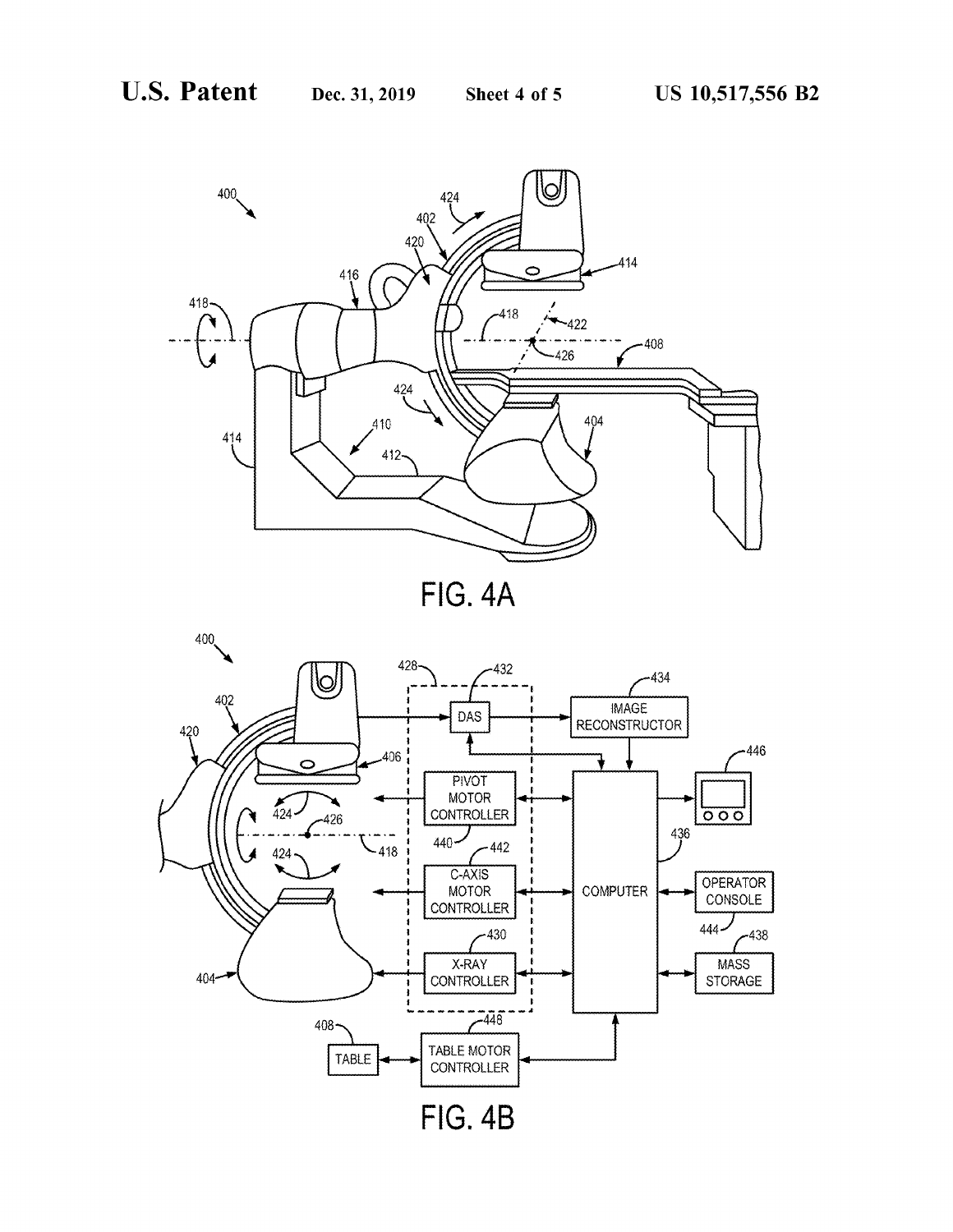

**Ul 0**  .... **Ul**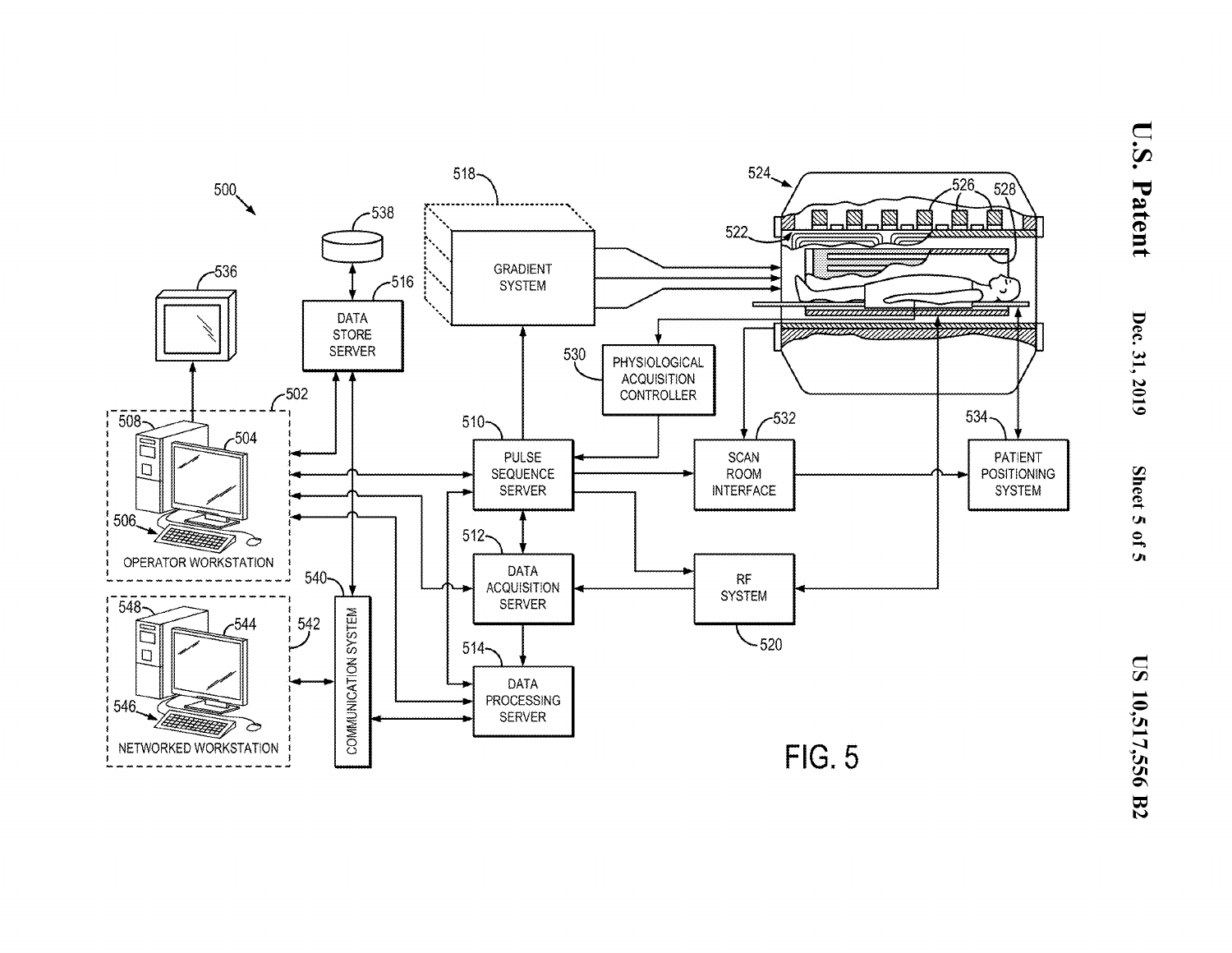## **SYSTEM AND METHOD FOR TEMPORAL FIDELITY ENHANCED MEDICAL IMAGING USING TEMPORAL DECONVOLUTION**

## STATEMENT REGARDING FEDERALLY SPONSORED RESEARCH

This invention was made with government support under EB009699 awarded by the National Institutes of Health. The government has certain rights in the invention.

## BACKGROUND OF THE INVENTION

The field of the invention is systems and methods for medical imaging. More particularly, the invention relates to systems and methods for improving fidelity of contrast dynamics in medical imaging modalities including diagnostic computed tomography, x-ray C-arm imaging, x-ray tomosynthesis imaging, ultrasound imaging, optical imag- $_{20}$ ing, and magnetic resonance imaging.

The outcome of managing ischemic stroke critically depends on the time spent on diagnosis and interventions. To identify salvageable tissues of stroke patients, either x-ray computed tomography ("CT") perfusion or magnetic reso- 25 nance imaging ("MRI") perfusion imaging is commonly ordered. Unfortunately, it often takes hours to schedule and perform perfusion imaging studies. The transportation of diagnostic patients between the imaging and interventional suites not only adds burden to work flow, but it also 30 increases treatment time in the already very tight time window for stroke treatment, which is usually within six hours from onset of the stroke.<br>Image-guided interventions are normally conducted in an

angiographic suite; thus, if the perfusion information can be obtained with an angiographic C-arm cone beam CT ("CBCT") system, the stroke patients may be directly triaged to the angiographic suite to minimize the diagnostic time before interventions. It would therefore be desirable to be able to perform perfusion imaging with a C-arm CBCT 40 system.

Flat-panel detector based C-arm CBCT systems, however, are significantly different from sub-second rotation, slip-ring gantry based diagnostic CT systems. C-arm CBCT has a prolonged data acquisition time that is limited by detector readout speed, mechanical stability of the C-arm gantry, and radiation safety requirements. As a result, typically less than ten time frames can be acquired within a minute of data acquisition time. For each time frame, the temporal resolution is limited to 3-5 seconds. Therefore, there are two major challenges in current attempts to achieving C-arm conebeam CT perfusion. First, temporal resolution of 3-5 seconds is too poor to accurately record and delineate contrast dynamics. Second, the total number of acquired time frames is too few to enable estimation of perfusion information 55 from time density curves. In addition to future hardware upgrades that may enable faster data acquisitions using the C-arm gantry, it would be highly desirable to develop technology that would enable perfusion imaging using the current hardware acquisition systems.

An interleaved scan method was proposed to improve the perfusion performance of C-arm CBCT systems. In this method, two perfusion scans are performed, with the second perfusion scan having a different x-ray delay time after contrast injection. For example, the contrast injection in the second scan may be delayed by three seconds relative to the first scan. Assuming the contrast dynamics are identical with

the same contrast injection protocol, the available time frames can be doubled with this method.

There are limitations for the interleaved CBCT perfusion image method, however. First, the assumption made by this 5 method-that contrast dynamics are repeatable in cerebral perfusion studies-has never been validated. Second, because two perfusion scans are required, both the contrast dose and the radiation dose are doubled. In addition, the data acquisition time are also doubled. None of these increases are desirable for improved patient care. Another limitation of the interleaved method is that the temporal resolution of each time frame is still the same as with conventional methods, even though the available time frames are doubled. Thus, the interleaved method only partially addresses the temporal sampling problems of C-arm CBCT perfusion imaging and does not address the temporal resolution problems.

It would therefore be desirable to provide systems and methods for medical imaging in which the fidelity of contrast dynamics and kinematics is enhanced relative to currently available technologies.

## SUMMARY OF THE INVENTION

The present invention overcomes the aforementioned drawbacks by providing a method for enhancing the temporal fidelity of contrast dynamics and kinematics of a series of image frames obtained with a medical imaging system using a temporal deconvolution technique.

It is an aspect of the invention to provide a method for increasing a temporal fidelity of a series of image frames obtained with a medical imaging system. The method includes acquiring a series of image frames depicting a time-varying image contrast in a subject using the medical imaging system. A window function that is representative of a temporal fidelity window is then selected, and another series of image frames having an increased temporal fidelity to the time-varying image contrast as compared to the acquired series of image frames is produced. The another series of image frames is produced by performing a temporal deconvolution on the acquired series of image frames acquired using the selected window function.

It is another aspect of the invention to provide a method for increasing a temporal sampling density of a series of image frames obtained with a medical imaging system. The method includes acquiring a series of image frames at a first temporal sampling density using the medical imaging system. A window function that is representative of a temporal fidelity window and a second temporal sampling density that is higher than the first temporal sampling density are then selected. Another series of image frames having the second temporal sampling density is produced by performing a temporal deconvolution of the acquired series of image frames using the selected window function and the second temporal sampling density.

It is yet another aspect of the invention to provide a method for reducing temporal noise in a series of image frames obtained with a medical imaging system. The method includes acquiring a series of image frames having a level of 60 temporal noise using the medical imaging system. A window function that is representative of a temporal fidelity window and a temporal sampling density are selected. Another series of image frames having reduced temporal noise as compared to the acquired series of image frames is produced by performing a temporal deconvolution on the acquired series of image frames using the selected window function and temporal sampling density.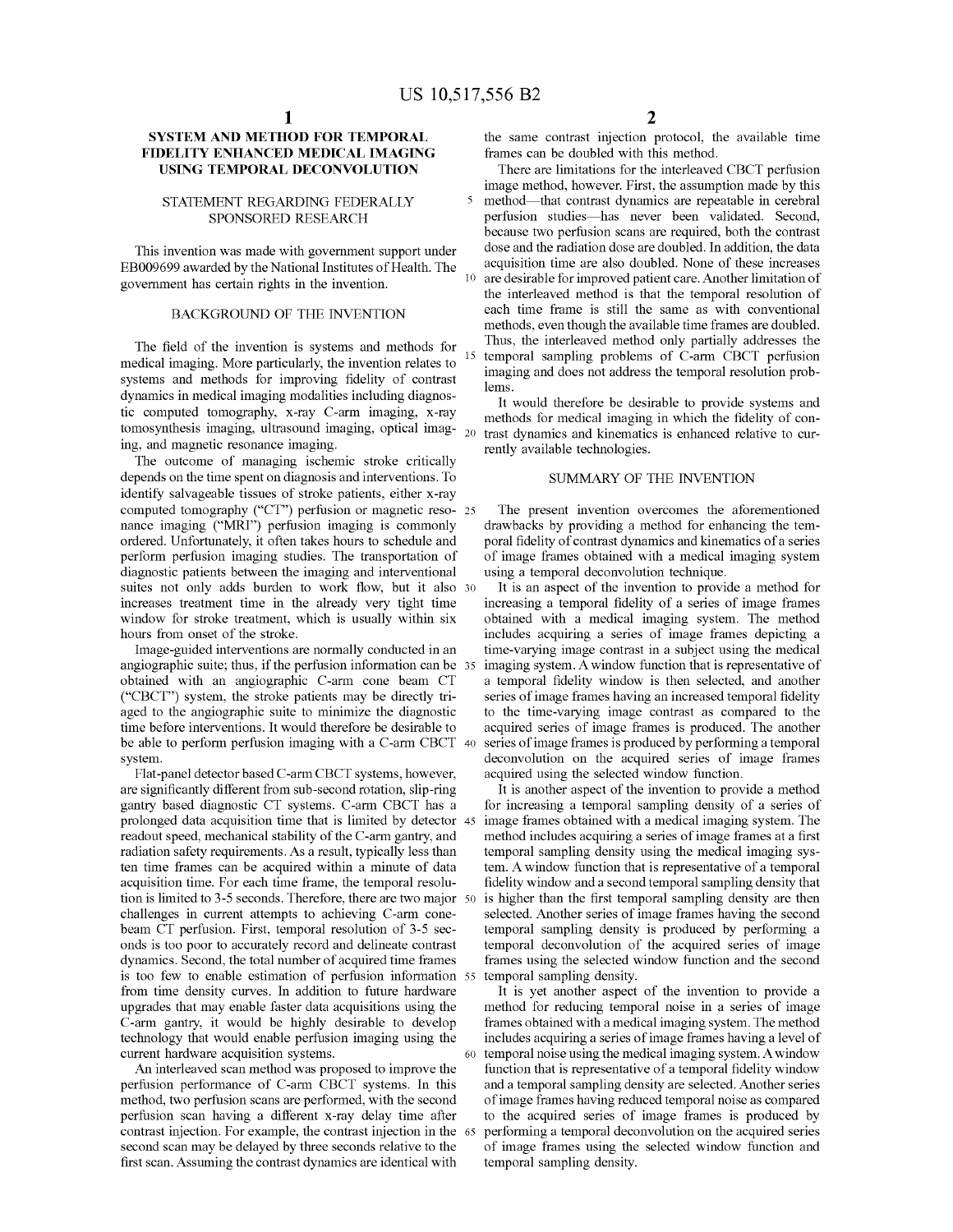10

The foregoing and other aspects and advantages of the invention will appear from the following description. In the description, reference is made to the accompanying drawings which form a part hereof, and in which there is shown by way of illustration a preferred embodiment of the invention. Such embodiment does not necessarily represent the full scope of the invention, however, and reference is made therefore to the claims and herein for interpreting the scope of the invention.

## BRIEF DESCRIPTION OF THE DRAWINGS

FIG. **1** is a flowchart setting forth the steps of an example of a method for improving the temporal fidelity of a series of time frames using temporal deconvolution techniques; 15

FIG. **2** is a flowchart setting forth the steps of an example of a method for improving the temporal sampling density of a series of time frames using temporal deconvolution techniques

FIG. **3** is a flowchart setting forth the steps of an example 20 of a method for reducing temporal noise in a series of time frames using temporal deconvolution techniques;

FIGS. **4A and 4B** illustrate and example of an x-ray C-arm imaging system; and

FIG. **5** illustrates a block diagram of an example magnetic 25 resonance imaging system.

## DETAILED DESCRIPTION OF THE INVENTION

A temporal deconvolution technique for increasing the temporal fidelity of contrast dynamics in medical imaging applications is provided. In general, the temporal fidelity of the contrast dynamics of a time series of images may refer to the degree to which the computed time enhancement 35 curve, or other contrast dynamics or kinematics model computed from the images, reproduces the state and behavior of the contrast dynamics occurring in the subject during imaging. Contrast dynamics may refer to the dynamics of an exogenous contrast agent administered to the subject, or to 40 the dynamics of an inherent contrast, such as the relaxation of magnetization in a magnetic resonance imaging session. The method of the present invention may also be used to increase the temporal sampling density of a series of image frames. By way of example, the method of the present 45 invention may be used to increase the fidelity of contrast dynamics and to increase the temporal sampling density of a time series of image frames obtained with a medical imaging system, such as a diagnostic computed tomography ("CT") system, a C-arm x-ray imaging system, an x-ray 50 tomosynthesis imaging system, an ultrasound system, an optical imaging system, or a magnetic resonance imaging ("MRI") system.

Due to hardware limitations, the data acquisition speed of current C-arm cone beam computed tomography ("CBCT") 55 systems is relatively slow. For instance, it is common that only seven time frames are available for a forty-five second perfusion study. Using the method of the present invention, however, temporal enhancement curves in C-arm CBCT perfusion studies can be recovered. The temporal deconvo- 60 lution method of the present invention makes use of a constrained optimization problem to improve the temporal resolution of the acquired time frames.

In CBCT perfusion studies, a tomographic reconstruction procedure tends to average out the temporal dynamics of the 65 contrast materials in the blood stream. This averaging procedure can be modeled as a convolution of the ground truth

**3 4** 

contrast dynamics with a temporal window function. Although this window function may have dependence on the weighting function used in the conventional filtered backprojection ("FBP") reconstruction (e.g., Parker weighting), it is a reasonable approximation to simply use a box-car sharp window function. This box-car window function is provided as an example, and other window functions may be readily implemented instead. The box-car sharp window function can be written as,

$$
\prod \left( \frac{t - t'_i}{T} \right); \tag{1}
$$

and defined as,

$$
\prod (x) = \begin{cases} 0 & \text{if } |x| > 1/2 \\ 1/2 & \text{if } |x| = 1/2 \\ 1 & \text{if } |x| < 1/2. \end{cases}
$$
 (2)

For each voxel in a series of time frames obtained in a perfusion imaging study, or other time-resolved study, such as a time-resolved angiographic study, there is a corresponding temporal density curve, C(t). The working assumption described above can thus be summarized in the following equation:

$$
30^-
$$

$$
C_m(t'_i) = C(t) \otimes \prod \left( \frac{t - t'_i}{T} \right)
$$
 (3)

where  $C_m(t)$  (i=1, 2, ..., N) denotes the measured data points at time t',, which are acquired from each scan in the time period

$$
\left[t_i'-\frac{T}{2}, t_i'+\frac{T}{2}\right];
$$

*Cm=* 

 $t_i$ 

and N is the total number of time frames acquired in the imaging session. Although the time density curve, C(t), has a continuous form, it is generally digitized in practice. Thus, let  $C(t)$ , denote the discrete form of the time density curve, with

$$
=k\Delta t \tag{4};
$$

where  $k=0, 1, 2, \ldots$ , M and  $\Delta t$  is the sampling interval in the digitization. By way of example, it is numerically sufficient to sample the deconvolved time density curve using a sampling interval of  $\Delta t = 0.5$  seconds. The sampling interval,  $\Delta t$ , used in the window function can be selected to control the temporal sampling density.

In this discrete form, the convolution model in timeresolved CBCT contrast dynamics is given by

$$
C_m = AC;
$$
 (5) where

$$
= \begin{bmatrix} C_m(t_1') \\ C_m(t_2') \\ \vdots \\ C_m(t_N') \end{bmatrix};
$$
\n(6)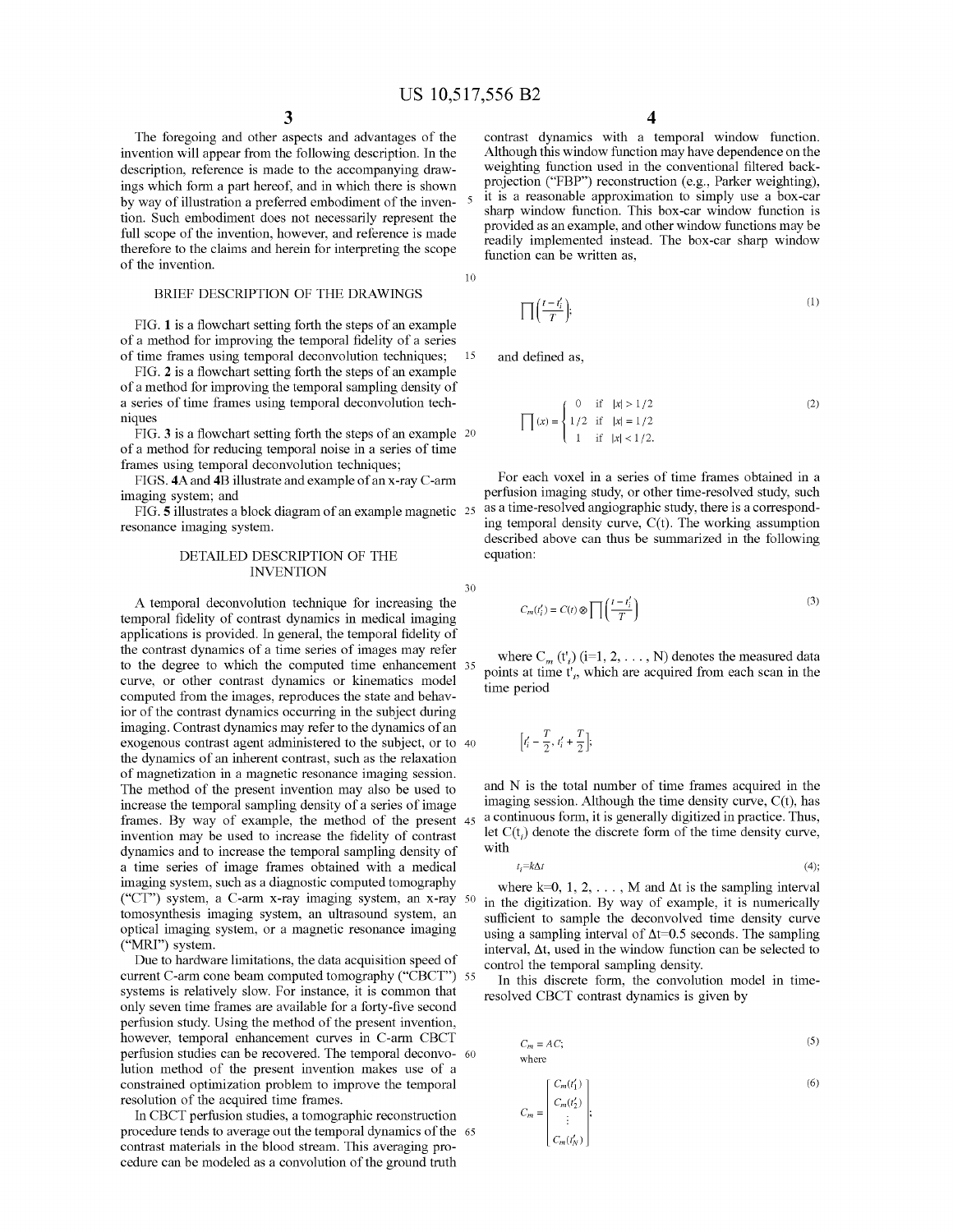$\overline{\phantom{a}}$ 

(7)

 $(8)$  10

$$
A = \begin{bmatrix} \prod \left( \frac{t_1 - t'_1}{T} \right) & \prod \left( \frac{t_2 - t'_1}{T} \right) & \cdots & \prod \left( \frac{t_M - t'_1}{T} \right) \\ \prod \left( \frac{t_1 - t'_2}{T} \right) & \prod \left( \frac{t_2 - t'_2}{T} \right) & \cdots & \prod \left( \frac{t_M - t'_2}{T} \right) \\ \vdots & \vdots & \ddots & \vdots \\ \prod \left( \frac{t_1 - t'_N}{T} \right) & \prod \left( \frac{t_2 - t'_N}{T} \right) & \cdots & \prod \left( \frac{t_M - t'_N}{T} \right) \end{bmatrix};
$$
  

$$
C = \begin{bmatrix} C(t_1) \\ C(t_2) \\ \vdots \\ C(t_M) \end{bmatrix}.
$$

Based on this working assumption and the known data acquisition time,  $t'_{i}$ , it is a teaching of the present invention that a numerical deconvolution procedure can be performed to reconstruct the assumed true time density curve,  $C(t_i)$ , from the acquired data points,  $C_m(t)$ . Due to the temporal sampling challenge, however, Fourier based singular value decomposition ("SYD") methods are not appropriate to perform the needed deconvolution. As a consequence, an optimization-based method is provided to solve the deconvolution problem in Eqn. (5), as will now be described.

The deconvolution problem in Eqn. (5) is formulated as a  $2^5$ numerical inverse problem, and the appropriate regularization schemes can be applied to stably perform the deconvolution iteratively. Note that even with a small number of data points, such as seven  $(N=7)$ , the deconvolution can be used to obtain the corresponding value at an arbitrary time 30 point based on an input of the only seven measured data points. In effect, this approach has the same functionality of increasing the sampling density by a temporal interpolation method, but it is fundamentally different from other known interpolation methods, which rely on deriving information 35 from nearby data points. There is a fundamental difference between the proposed method and conventional interpolation methods. Notably, interpolation methods assume all measurements are accurate, which is not true in C-arm CBCT on account of the low temporal resolution. The temporal deconvolution method of the present invention models the inaccuracies in measurement of contrast enhancement at the acquired time frames that are introduced by the low temporal resolution; thus, the method allows for more accurate recovery of contrast dynamic curves, thereby

Generally, the problem is to recover the time density curves, C, using the known window functions, A, and the acquired data, *Cm.* This discrete deconvolution problem is a highly ill-posed problem with possibly infinitely many solutions. One potential solution to this problem is a step  $50$ function, in which each step covers the data acquisition time and whose values correspond to the mean value measured within that data acquisition time. Because the time density curves in a real perfusion experiment are usually smooth, this prior knowledge can be incorporated to formulate the  $55$ deconvolution as the following constrained optimization problem:

 $C = \operatorname{argmin} \{ ||\nabla C||_2 \}$ such that *Cm= AC;*  **where**   $\nabla C_i = C_{i+1} - C_i.$  $(10)$  65

A numerical method may be used to solve the constrained minimization problem represented in Eqn. (9). For instance, the problem can be converted into an unconstrained minimization problem by adding a quadratic penalty term:

$$
C = \operatorname{argmin} \{ ||\nabla C||_2^2 + \lambda ||C_m - AC||_2^2 \},\tag{11}
$$

which is a minimization problem for a quadratic form. The minimization problem represented in Eqn. (11) can be solved by many existing optimization methods, such as a conjugate gradient ("CG") method. Additionally, the minimization problem represented in Eqn. (11) can be generalized from the quadratic form to a p-norm by replacing the  $\|\nabla C\|_2^2$  term with  $\|\nabla C\|_p^p$ , where in general p is on the range  $[1,2]$ .

Referring now to FIG. **1,** a flowchart setting forth the steps  $_{20}$  of an example of a method for increasing the temporal fidelity of a series of time frames obtained with a medical imaging system is illustrated. The method begins with acquiring the series of time frames, as indicated at step **102.**  By way of example, the time frames may be obtained with a C-arm CBCT system; however, the time frames can also be acquired with an MRI system or other suitable medical imaging system. The series of time frames, or image frames, depict a time-varying image contrast of the subject. This time-varying image contrast may be from an exogenous contrast agent administered to the subject, or may be an inherent image contrast, such as one related to the relaxation of magnetization in magnetic resonance imaging. Next, a window function that is representative of a temporal fidelity window is selected, as indicated at step **104.** As described above, the window function may be a box-car sharp window function, or other suitable window function. Using the acquired time frames and the selected window function, a temporal deconvolution is used to improve the temporal fidelity of the acquired time frames, as indicated at step **106.**  Particularly, the temporal deconvolution includes solving a minimization problem, whether constrained or unconstrained. The improved image frames have increased temporal fidelity to the time-varying contrast in the subject than do the original image frames. As indicated at step **108,** after allowing for more accurate perfusion maps. 45 the temporal fidelity of the time frames has been increased, a temporal enhancement curve, or other metrics, can be calculated with increased accuracy as compared to the original, lower temporal fidelity time frames.

> $(9)$  60 constrained minimization problem. Alternatively, a math-By way of example, the temporal deconvolution method of the present invention may be used to recover time density curves to enable C-arm CBCT perfusion studies. The time density curves are recovered by solving a deconvolution problem with very few measurements. This formulated problem is a highly ill-posed problem, thus a regularization term is introduced, and the problem becomes a constrained minimization problem. A constrained minimization problem can be converted to an unconstrained problem, using a Lagrange multiplier, for example, and then solved to get a solution that well approximates the solutions in the original ematically exact solution can be found for the constrained minimization problem using an appropriate numerical method, such as the Bregman iterative algorithm or an augmented Lagrangian multiplier method.

Referring now to FIG. **2,** a flowchart setting forth the steps of an example of a method for increasing the temporal sampling density of a series of time frames obtained with a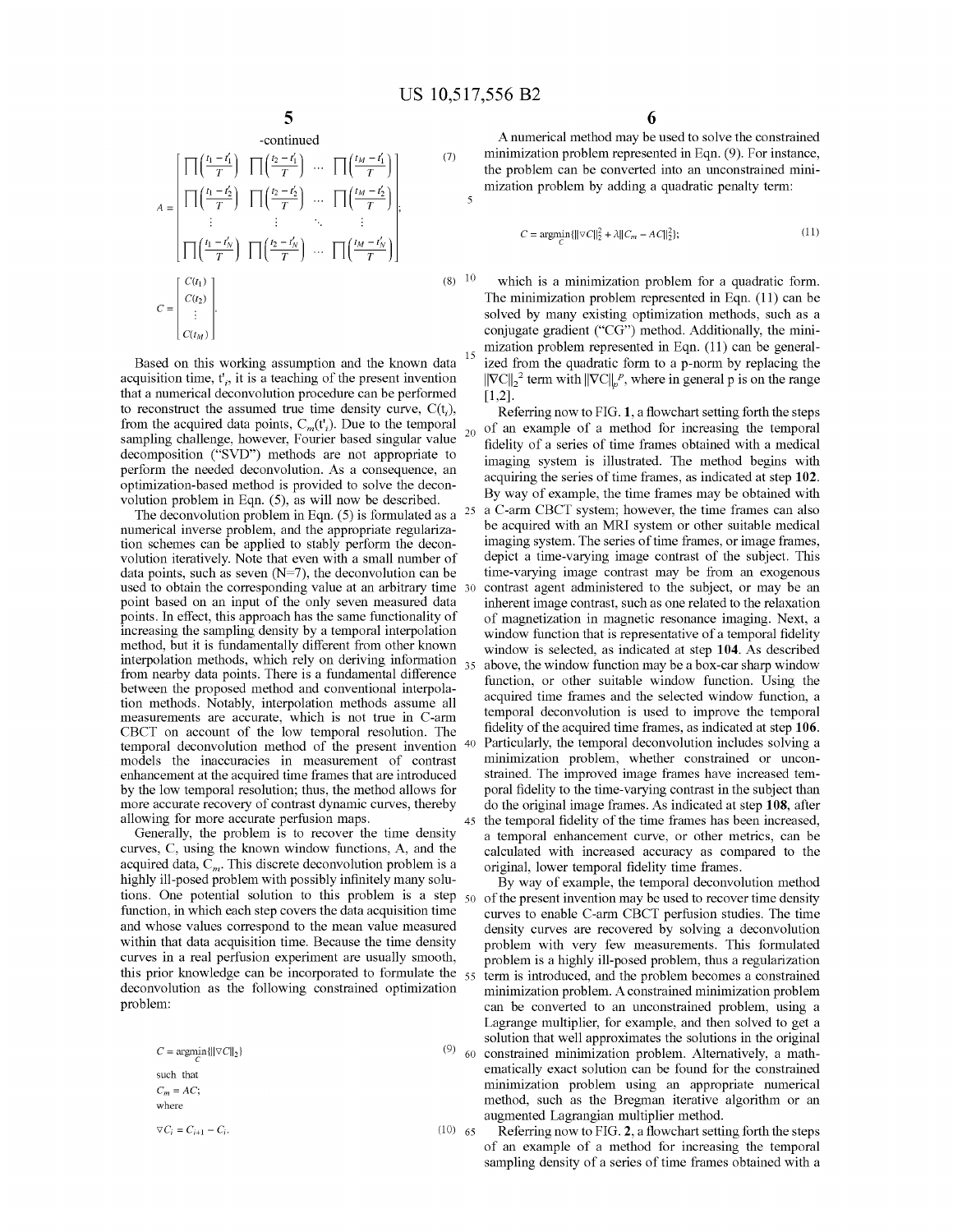medical imaging system is illustrated. The method begins with acquiring the series of time frames, as indicated at step **202.** By way of example, the time frames may be obtained with a C-arm CBCT system; however, the time frames can also be acquired with an MRI system or other suitable 5 medical imaging system. Next, a window function that is representative of a temporal fidelity window is selected, as indicated at step **204.** As described above, the window function may be a box-car sharp window function, or other suitable window function. A temporal sampling density that 10 is higher than the temporal sampling density at which the original image frames were acquired is selected, as indicated at step **206.** Using the acquired time frames, the selected window function, and the selected temporal sampling density, a temporal deconvolution is used to improve the tem- 15 poral sampling density of the acquired time frames, as indicated at step **208.** Particularly, the temporal deconvolution includes solving a minimization problem, whether constrained or unconstrained. As indicated at step **210,** after the temporal sampling density of the time frames has been 20 increased, a temporal enhancement curve, or other metrics, can be calculated with increased accuracy as compared to the original time frames.

Referring now to FIG. **3,** a flowchart setting forth the steps of an example of a method for reducing temporal fluctua- <sup>25</sup> tions, or temporal noise, in a series of time frames obtained with a medical imaging system is illustrated. The method begins with acquiring the series of time frames, as indicated at step **302.** By way of example, the time frames may be obtained with a C-arm CBCT system; however, the time 30 frames can also be acquired with an MRI system or other suitable medical imaging system. Next, a window function that is representative of a temporal fidelity window is selected, as indicated at step **304.** As described above, the window function may be a box-car sharp window function, 35 or other suitable window function. A temporal sampling density is selected next, as indicated at step **306.** This temporal sampling density may be the same as the temporal sampling density of the originally acquired image frames, but will generally be higher than the temporal sampling 40 density of those image frames. Using the acquired time frames, the selected window function, and the selected temporal sampling density, a temporal deconvolution is used to improve the temporal sampling density of the acquired time frames, as indicated at step **308.** Particularly, the 45 temporal deconvolution includes solving a minimization problem, whether constrained or unconstrained. As indicated at step **310,** after the temporal sampling density of the time frames has been increased, a temporal enhancement curve, or other metrics, can be calculated with increased 50 accuracy as compared to the original time frames.

Referring particularly to FIGS. **4A and 4B,** an example of a so-called "C-arm" x-ray imaging system **400** is illustrated. Such an imaging system **400** is generally designed for use in connection with interventional procedures. The imaging 55 system **400** is characterized by a gantry having a C-arm **402**  that carries an x-ray source assembly **402** on one of its ends and an x-ray detector array assembly **406** at its other end. The gantry enables the x-ray source assembly **403** and detector array assembly **406** to be oriented in different 60 controller **440** and a C-axis motor controller **442.** In positions and angles around a patient disposed on a table **408,** while enabling a physician access to the patient.

The gantry includes a support base **410,** which may include an L-shaped pedestal that has a horizontal leg **412**  that extends beneath the table **408** and a vertical leg **414** that 65 extends upward at the end of the horizontal leg **412** that is spaced from of the table **408.** A support arm **416** is rotatably

fastened to the upper end of vertical leg **414** for rotation about a horizontal pivot axis **418.** The pivot axis **418** is aligned with the centerline of the table **408** and the support arm **416** extends radially outward from the pivot axis **418** to support a C-arm drive assembly **420** on its outer end. The C-arm **402** is slidably fastened to the drive assembly **420** and is coupled to a drive motor (not shown) that slides the C-arm **402** to revolve it about a C-axis **422,** as indicated by arrows **424.** The pivot axis **418** and C-axis **422** intersect each other at an isocenter **426** that is located above the table **408** and they are perpendicular to each other.

The x-ray source assembly **404** is mounted to one end of the C-arm **402** and the detector array assembly **406** is mounted to its other end. As will be discussed in more detail below, the x-ray source assembly **404** includes an x-ray source (not shown) that emits a cone beam of x-rays, which are directed at the detector array assembly **406.** Both assemblies **404** and **406** extend radially inward to the pivot axis **418** such that the center ray of this cone beam passes through the system isocenter **426.** The center ray of the cone beam can, thus, be rotated about the system isocenter **426** around either the pivot axis **418,** the C-axis **422,** or both during the acquisition of x-ray attenuation data from a subject placed on the table **408.** 

As mentioned above, the x-ray source assembly **404**  contains an x-ray source that emits a cone beam of x-rays when energized. The center ray passes through the system isocenter **426** and impinges on a two-dimensional flat panel digital detector housed in the detector assembly **406.**  Examples of flat panel detectors include so-called "small flat panel" detectors, in which the detector array panel is around 20x20 centimeters in size. Such a detector panel allows the coverage of a field-of-view of around twelve centimeters. Each detector element produces an electrical signal that represents the intensity of an impinging x-ray and, hence, the attenuation of the x-ray as it passes through the patient. During a scan, the x-ray source and detector array are rotated about the system isocenter **426** to acquire x-ray attenuation projection data from different angles. By way of example, the detector array is able to acquire thirty projections, or views, per second. Generally, the numbers of projections acquired per second is the limiting factor that determines how many views can be acquired for a prescribed scan path and speed.

Referring particularly to FIG. **4B,** the rotation of the assemblies **404** and **406** and the operation of the x-ray source are governed by a control mechanism **428** of the imaging system **400.** The control mechanism **428** includes an x-ray controller **430** that provides power and timing signals to the x-ray source. A data acquisition system ("DAS") **432** in the control mechanism **428** samples data from detector elements in the detector array and passes the data to an image reconstructor **434.** The image reconstructor **434,** receives digitized x-ray data from the DAS **432** and performs image reconstruction. The image reconstructed by the image reconstructor **434** is applied as an input to a computer **436,** which stores the image in a mass storage device **438** or processes the image further.

The control mechanism **428** also includes pivot motor response to motion commands from the computer **436,** the motor controllers **440** and **442** provide power to motors in the imaging system **400** that produce the rotations about the pivot axis **418** and C-axis **422,** respectively. A program executed by the computer **436** generates motion commands to the motor controllers **440** and **442** to move the assemblies **404 and 406** in a prescribed scan path.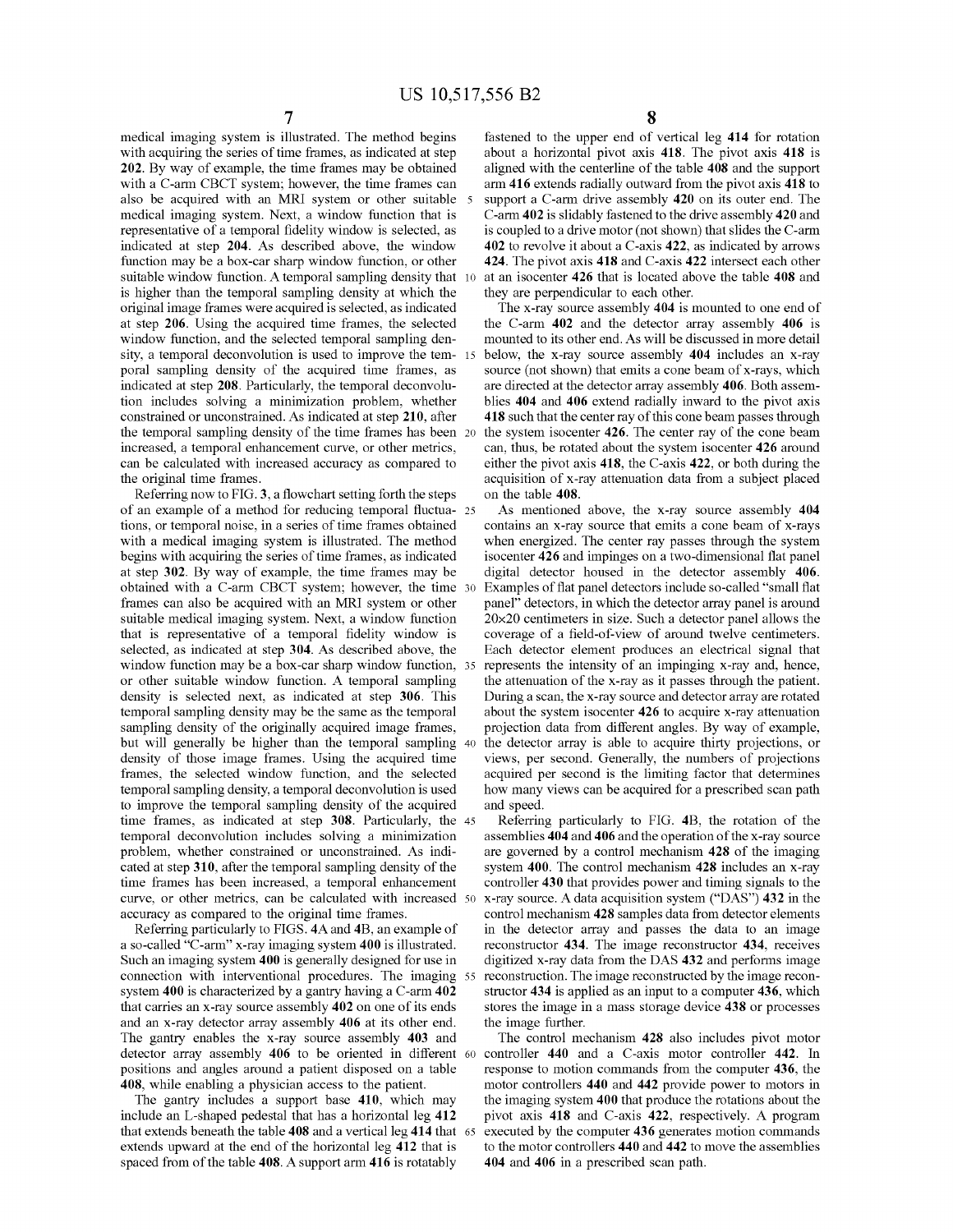The computer **436** also receives commands and scanning parameters from an operator via a console **444** that has a keyboard and other manually operable controls. An associated display **446** allows the operator to observe the reconstructed image and other data from the computer **436.** The 5 operator supplied commands are used by the computer **436**  under the direction of stored programs to provide control signals and information to the DAS **432,** the x-ray controller **430,** and the motor controllers **440** and **442.** In addition, the computer **436** operates a table motor controller **448,** which 10 controls the patient table **408** to position the patient with respect to the system iso center **426.** 

Referring particularly now to FIG. **5,** an example of a magnetic resonance imaging ("MRI") system **500** is illustrated. The MRI system **500** includes an operator worksta- 15 tion **502,** which will typically include a display **504;** one or more input devices **506,** such as a keyboard and mouse; and a processor **508.** The processor **508** may include a commercially available programmable machine running a commercially available operating system. The operator workstation 20 **502** provides the operator interface that enables scan prescriptions to be entered into the MRI system **500.** In general, the operator workstation **502** may be coupled to four servers: a pulse sequence server **510;** a data acquisition server **512;**  a data processing server **514;** and a data store server **516.** 25 The operator workstation **502** and each server **510, 512, 514,**  and **516** are connected to communicate with each other. For example, the servers **510, 512, 514, and 516** may be connected via a communication system **540,** which may include any suitable network connection, whether wired, wireless, or 30 the scan. a combination of both. As an example, the communication system **540** may include both proprietary or dedicated networks, as well as open networks, such as the internet.

The pulse sequence server **510** functions in response to instructions downloaded from the operator workstation **502** 35 to operate a gradient system **518** and a radiofrequency ("RF") system **520.** Gradient waveforms necessary to perform the prescribed scan are produced and applied to the gradient system **518,** which excites gradient coils in an assembly **522** to produce the magnetic field gradients  $G_x$ ,  $G_y$ , 40 and  $G_z$  used for position encoding magnetic resonance signals. The gradient coil assembly **522** forms part of a magnet assembly **524** that includes a polarizing magnet **526**  and a whole-body RF coil **528.** 

RF waveforms are applied by the RF system **520** to the RF 45 coil **528,** or a separate local coil (not shown in FIG. **5),** in order to perform the prescribed magnetic resonance pulse sequence. Responsive magnetic resonance signals detected by the RF coil **528,** or a separate local coil (not shown in FIG. **5),** are received by the RF system **520,** where they are 50 amplified, demodulated, filtered, and digitized under direction of commands produced by the pulse sequence server **510.** The RF system **520** includes an RF transmitter for producing a wide variety of RF pulses used in MRI pulse sequences. The RF transmitter is responsive to the scan 55 prescription and direction from the pulse sequence server **510** to produce RF pulses of the desired frequency, phase, and pulse amplitude waveform. The generated RF pulses may be applied to the whole-body RF coil **528** or to one or

The RF system **520** also includes one or more RF receiver channels. Each RF receiver channel includes an RF preamplifier that amplifies the magnetic resonance signal received by the coil **528** to which it is connected, and a detector that detects and digitizes the I and Q quadrature components of 65 the received magnetic resonance signal. The magnitude of the received magnetic resonance signal may, therefore, be

determined at any sampled point by the square root of the sum of the squares of the I and Q components:

$$
M = \sqrt{I^2 + Q^2} \tag{12};
$$

and the phase of the received magnetic resonance signal may also be determined according to the following relationship:

$$
\varphi = \tan^{-1}\left(\frac{Q}{l}\right). \tag{13}
$$

The pulse sequence server **510** also optionally receives patient data from a physiological acquisition controller **530.**  By way of example, the physiological acquisition controller **530** may receive signals from a number of different sensors connected to the patient, such as electrocardiograph ("ECG") signals from electrodes, or respiratory signals from a respiratory bellows or other respiratory monitoring device. Such signals are typically used by the pulse sequence server **510** to synchronize, or "gate," the performance of the scan with the subject's heart beat or respiration.

The pulse sequence server **510** also connects to a scan room interface circuit **532** that receives signals from various sensors associated with the condition of the patient and the magnet system. It is also through the scan room interface circuit **532** that a patient positioning system **534** receives commands to move the patient to desired positions during

The digitized magnetic resonance signal samples produced by the RF system **520** are received by the data acquisition server **512.** The data acquisition server **512**  operates in response to instructions downloaded from the operator workstation **502** to receive the real-time magnetic resonance data and provide buffer storage, such that no data is lost by data overrun. In some scans, the data acquisition server **512** does little more than pass the acquired magnetic resonance data to the data processor server **514.** However, in scans that require information derived from acquired magnetic resonance data to control the further performance of the scan, the data acquisition server **512** is programmed to produce such information and convey it to the pulse sequence server **510.** For example, during prescans, magnetic resonance data is acquired and used to calibrate the pulse sequence performed by the pulse sequence server **510.**  As another example, navigator signals may be acquired and used to adjust the operating parameters of the RF system **520**  or the gradient system **518,** or to control the view order in which k-space is sampled. In still another example, the data acquisition server **512** may also be employed to process magnetic resonance signals used to detect the arrival of a contrast agent in a magnetic resonance angiography ("MRA") scan. By way of example, the data acquisition server **512** acquires magnetic resonance data and processes it in real-time to produce information that is used to control the scan.

The data processing server **514** receives magnetic resonance data from the data acquisition server **512** and pro-60 cesses it in accordance with instructions downloaded from the operator workstation **502.** Such processing may, for example, include one or more of the following: reconstructing two-dimensional or three-dimensional images by performing a Fourier transformation of raw k-space data; performing other image reconstruction algorithms, such as iterative or backprojection reconstruction algorithms; applying filters to raw k-space data or to reconstructed images;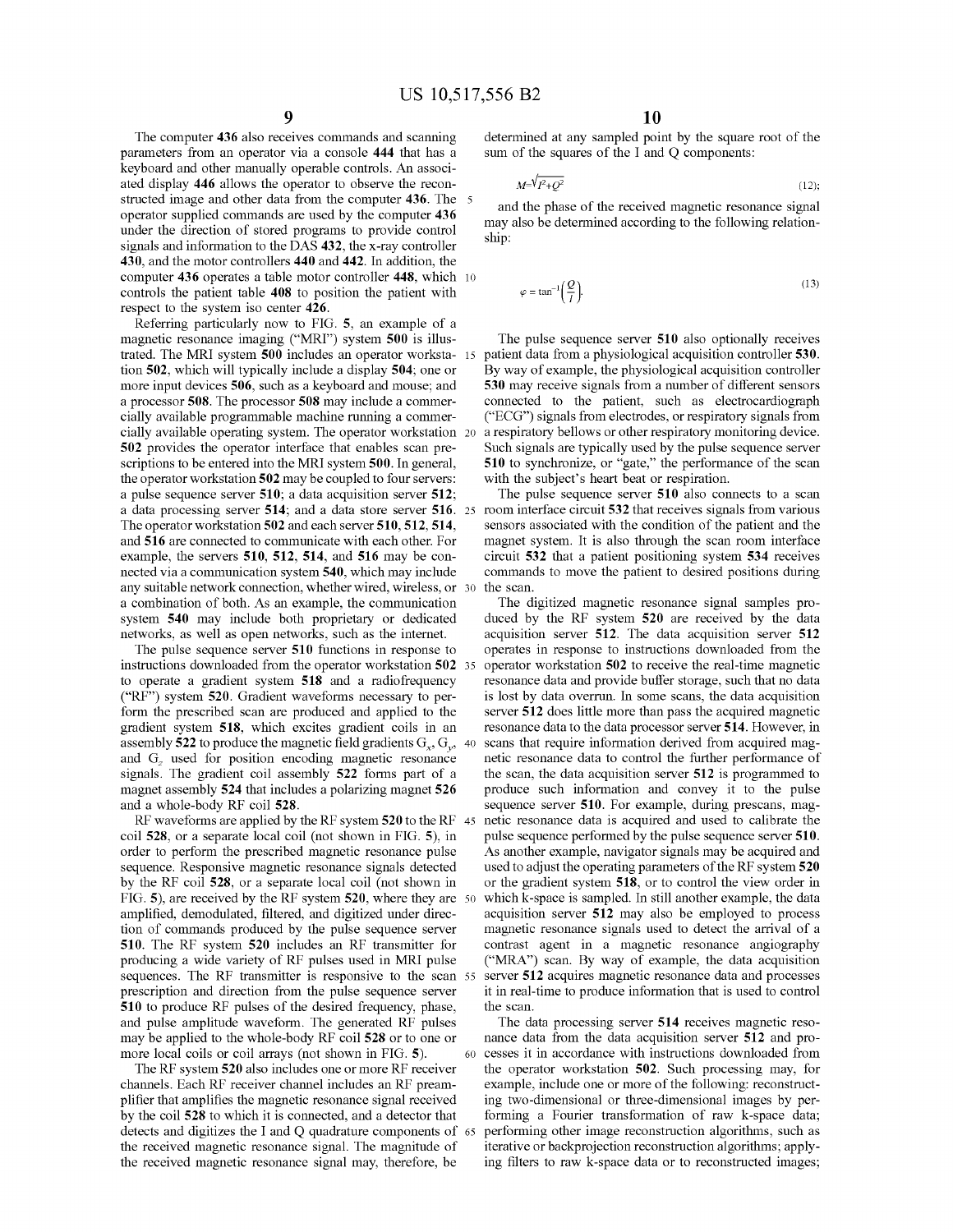generating functional magnetic resonance images; calculating motion or flow images; and so on.

Images reconstructed by the data processing server **514**  are conveyed back to the operator workstation **502** where they are stored. Real-time images are stored in a data base 5 memory cache (not shown in FIG. **5),** from which they may be output to operator display **512** or a display **536** that is located near the magnet assembly **524** for use by attending physicians. Batch mode images or selected real time images are stored in a host database on disc storage **538.** When such 10 images have been reconstructed and transferred to storage, the data processing server **514** notifies the data store server **516** on the operator workstation **502.** The operator workstation **502** may be used by an operator to archive the images, produce films, or send the images via a network to 15 other facilities.

The MRI system **500** may also include one or more networked workstations **542.** By way of example, a networked workstation **542** may include a display **544;** one or more input devices **546**, such as a keyboard and mouse; and 20 a processor **548.** The networked workstation **542** may be located within the same facility as the operator workstation **502,** or in a different facility, such as a different healthcare institution or clinic.

The networked workstation **542,** whether within the same 25 facility or in a different facility as the operator workstation **502,** may gain remote access to the data processing server **514** or data store server **516** via the communication system **540.** Accordingly, multiple networked workstations **542** may have access to the data processing server **514** and the data 30 store server **516**. In this manner, magnetic resonance data, reconstructed images, or other data may exchanged between the data processing server **514** or the data store server **516**  and the networked workstations **542,** such that the data or images may be remotely processed by a networked work- 35 station **542.** This data may be exchanged in any suitable format, such as in accordance with the transmission control protocol ("TCP"), the internet protocol ("IP"), or other known or suitable protocols.

The present invention has been described in terms of one 40 or more preferred embodiments, and it should be appreciated that many equivalents, alternatives, variations, and modifications, aside from those expressly stated, are possible and within the scope of the invention.

The invention claimed is:

**1.** A computer-implemented method for increasing a temporal fidelity of a series of image frames obtained with a medical imaging system, the steps of the method comprising:

- a) acquiring the series of image frames depicting a 50 time-varying image contrast from in a subject using the medical imaging system and providing the series of image frames to a computer system, wherein the timevarying image contrast is representative of temporal dynamics of a contrast agent present in the subject; 55
- b) selecting with a computer system, a window function that defines a temporal window that is representative of a temporal fidelity window;
- c) producing with the computer system, another series of image frames having an increased temporal fidelity to 60 the time-varying image contrast as compared to the series of image frames acquired in step a) by performing, with the computer system, a temporal deconvolution on the series of image frames acquired in step a) using the window function selected in step b).

**2.** The method as recited in claim **1** in which step c) includes performing the temporal deconvolution with the computer system by performing a minimization using an objective function that includes the series of image frames acquired in step a) and the window function selected in step b).

**3.** The method as recited in claim **1** in which the medical imaging system is at least one of a C-arm cone beam computed tomography system, a cone beam computed tomography system having a digital detector, and a digital tomosynthesis imaging system.

**4.** The method as recited in claim **1** further comprising computing, with the computer system, a time enhancement curve that represents the temporal dynamics of the contrast agent from the another series of image frames produced in step c).

**5.** The method as recited in claim **1** in which the medical imaging system is a magnetic resonance imaging system and the time-varying image contrast is related to at least one of a longitudinal relaxation rate, a transverse relaxation rate, and temporal dynamics of the contrast agent present in the subject.

**6.** A computer-implemented method for increasing a temporal sampling density of a series of image frames obtained with a medical imaging system, the steps of the method comprising:

- a) acquiring the series of image frames at a first temporal sampling density using the medical imaging system;
- b) selecting with a computer system, a window function defines a temporal window that is representative of a temporal fidelity window;
- c) selecting with the computer system, a second temporal sampling density that is higher than the first temporal sampling density;
- d) producing with the computer system, another series of image frames having the second temporal sampling density by performing, with the computer system, a temporal deconvolution on the series of image frames acquired in step a) using the window function selected in step b) and the second temporal sampling density selected in step c).

**7.** The method as recited in claim **6** in which step d) includes performing the temporal deconvolution with the computer system by performing a minimization using an objective function that includes the series of image frames 45 acquired in step a), the window function selected in step b), and the second temporal sampling density selected in step c).

**8.** A computer-implemented method for reducing temporal noise in a series of image frames obtained with a medical imaging system, the steps of the method comprising,

- a) acquiring the series of image frames having a level of temporal noise using the medical imaging system;
- b) selecting with a computer system, a window function that defines a temporal window that is representative of a temporal fidelity window;
- c) selecting with the computer system, a temporal sampling density;
- d) producing with the computer system, another series of image frames having reduced temporal noise as compared to the series of image frames acquired in step a) by performing, with the computer system, a temporal deconvolution on the series of image frames acquired in step a) using the window function selected in step b) and the temporal sampling density selected in step c).

**9.** The method as recited in claim **8** in which step d) 65 includes performing the temporal deconvolution with the computer system by performing a minimization using an objective function that includes the series of image frames